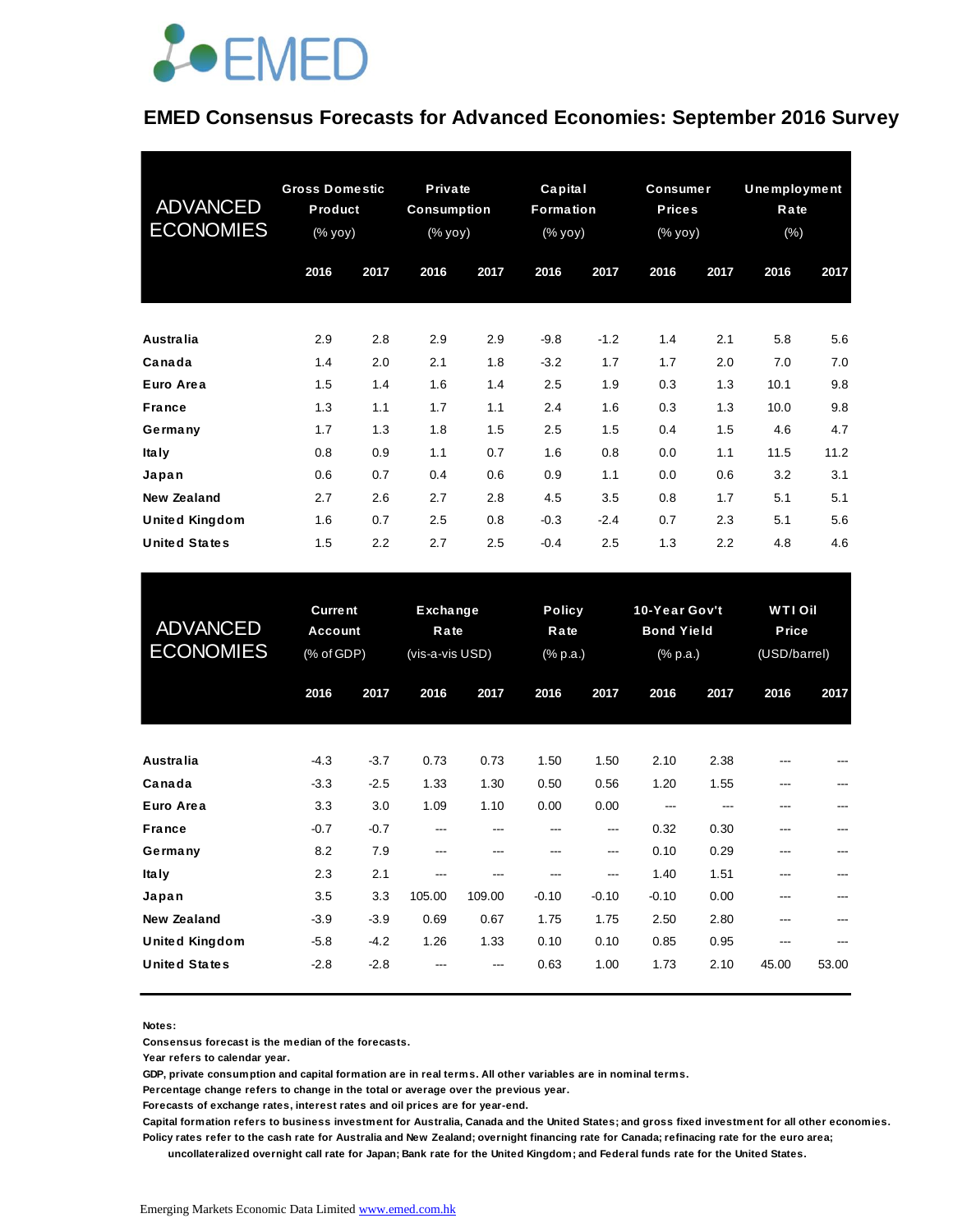

#### **EMED Consensus Forecasts for Emerging Markets: September 2016 Survey**

| <b>EMERGING</b><br><b>MARKETS</b> | <b>Gross Domestic</b><br>Product<br>(% yoy)<br>2016 | 2017 | Private<br><b>Consumption</b><br>(% yoy)<br>2016 | 2017 | <b>Fixed</b><br>Investment<br>(% yoy)<br>2016 | 2017 | Consumer<br><b>Prices</b><br>(% yoy)<br>2016 | 2017 | <b>Unemployment</b><br>Rate<br>(% )<br>2016 | 2017 |
|-----------------------------------|-----------------------------------------------------|------|--------------------------------------------------|------|-----------------------------------------------|------|----------------------------------------------|------|---------------------------------------------|------|
| Argentina                         | $-1.0$                                              | 3.1  | $-1.0$                                           | 3.2  | $-1.8$                                        | 5.8  | 39.4                                         | 22.5 | 8.0                                         | 7.5  |
| <b>Brazil</b>                     | $-3.1$                                              | 0.8  | $-4.2$                                           | 0.3  | $-8.9$                                        | 1.1  | 8.6                                          | 5.7  | 10.9                                        | 11.6 |
| Chile                             | 1.7                                                 | 2.0  | 2.0                                              | 1.9  | 1.5                                           | 1.6  | 4.0                                          | 3.3  | 6.7                                         | 7.2  |
| China                             | 6.5                                                 | 6.2  | 7.4                                              | 7.4  | 5.7                                           | 4.9  | 1.8                                          | 2.0  | 4.1                                         | 4.2  |
| Colombia                          | 2.3                                                 | 2.8  | 2.6                                              | 2.3  | 0.8                                           | 1.6  | 7.7                                          | 4.0  | 9.3                                         | 9.6  |
| <b>Czech Republic</b>             | 2.5                                                 | 2.6  | 3.0                                              | 2.3  | 0.6                                           | 3.2  | 0.6                                          | 1.9  | 4.3                                         | 4.2  |
| <b>Hong Kong</b>                  | 1.4                                                 | 1.8  | 1.5                                              | 2.0  | $-0.6$                                        | 0.8  | 2.4                                          | 2.0  | 3.5                                         | 3.7  |
| Hungary                           | 2.0                                                 | 2.5  | 4.0                                              | 3.4  | $-4.8$                                        | 3.6  | 0.5                                          | 2.1  | 5.5                                         | 5.4  |
| India                             | 7.5                                                 | 7.6  | 7.5                                              | 8.2  | 5.9                                           | 5.2  | 5.3                                          | 5.3  | $\hspace{0.05cm} \ldots$                    | ---  |
| Indonesia                         | 5.0                                                 | 5.4  | 5.0                                              | 5.1  | 5.2                                           | 6.4  | 4.0                                          | 4.6  | 5.8                                         | 5.7  |
| Malaysia                          | 4.2                                                 | 4.5  | 5.0                                              | 5.0  | 3.0                                           | 3.3  | 2.3                                          | 2.7  | 3.4                                         | 3.5  |
| Mexico                            | 2.3                                                 | 2.6  | 2.6                                              | 2.9  | 2.6                                           | 3.6  | 2.8                                          | 3.3  | 4.2                                         | 4.1  |
| <b>Philippines</b>                | 6.3                                                 | 6.0  | 5.9                                              | 6.0  | 7.5                                           | 9.0  | 1.8                                          | 2.9  | 6.3                                         | 5.8  |
| Poland                            | 3.3                                                 | 3.2  | 3.5                                              | 3.7  | 0.5                                           | 5.7  | $-0.5$                                       | 1.5  | 8.7                                         | 7.0  |
| Russia                            | $-0.8$                                              | 1.2  | $-1.3$                                           | 1.1  | $-2.0$                                        | 2.0  | 7.3                                          | 5.4  | 5.8                                         | 5.6  |
| <b>Singapore</b>                  | 1.7                                                 | 2.0  | 2.2                                              | 1.8  | 1.3                                           | 0.7  | $-0.5$                                       | 1.0  | 2.2                                         | 2.5  |
| South Korea                       | 2.6                                                 | 2.8  | 2.3                                              | 2.4  | 3.6                                           | 3.1  | 1.0                                          | 1.8  | 3.6                                         | 3.5  |
| Taiwan                            | 1.0                                                 | 1.9  | 1.7                                              | 1.9  | 1.3                                           | 1.6  | 1.1                                          | 1.2  | 4.0                                         | 4.1  |
| <b>Thailand</b>                   | 3.2                                                 | 3.2  | 2.5                                              | 2.5  | 3.4                                           | 4.6  | 0.5                                          | 2.0  | 1.1                                         | 1.0  |
| <b>Turkey</b>                     | 3.3                                                 | 3.0  | 3.8                                              | 2.9  | 1.8                                           | 3.1  | 8.0                                          | 7.8  | 10.2                                        | 10.3 |

| <b>EMERGING</b><br><b>MARKETS</b> |      | Money<br>Supply M2<br>$(%$ (% yoy) |        | <b>Merchandise</b><br><b>Exports</b><br>$(\%$ yoy) | <b>Merchandise</b><br><b>Imports</b><br>$(%$ (% yoy) |      | Current<br><b>Account</b><br>(% of GDP) |        | Exchange<br>Rate<br>(vis-a-vis USD) | 2017  |  |
|-----------------------------------|------|------------------------------------|--------|----------------------------------------------------|------------------------------------------------------|------|-----------------------------------------|--------|-------------------------------------|-------|--|
|                                   | 2016 | 2017                               | 2016   | 2017                                               | 2016                                                 | 2017 | 2016                                    | 2017   | 2016                                |       |  |
|                                   |      |                                    |        |                                                    |                                                      |      |                                         |        |                                     |       |  |
| Argentina                         | 24.5 | 23.8                               | 3.9    | 4.5                                                | 2.6                                                  | 4.2  | $-2.2$                                  | $-2.3$ | 15.70                               | 17.77 |  |
| <b>Brazil</b>                     | 7.1  | 5.5                                | 4.0    | 4.5                                                | $-10.3$                                              | 6.3  | $-1.3$                                  | $-1.2$ | 3.33                                | 3.48  |  |
| Chile                             | 12.9 | 15.0                               | 1.0    | 1.8                                                | $-0.2$                                               | 3.2  | $-2.1$                                  | $-2.3$ | 680                                 | 690   |  |
| China                             | 11.6 | 10.3                               | 2.5    | 4.3                                                | 1.1                                                  | 5.0  | 2.6                                     | 2.2    | 6.70                                | 6.65  |  |
| Colombia                          | 13.7 | 15.1                               | 1.7    | 5.9                                                | $-3.7$                                               | 1.6  | $-5.4$                                  | $-4.9$ | 3100                                | 3138  |  |
| <b>Czech Republic</b>             | ---  | ---                                | 6.5    | 5.4                                                | 5.8                                                  | 5.7  | 0.9                                     | 0.5    | 24.6                                | 24.1  |  |
| <b>Hong Kong</b>                  | 5.8  | 6.0                                | $-1.2$ | 0.4                                                | $-0.9$                                               | 0.2  | 1.8                                     | 1.7    | 7.78                                | 7.80  |  |
| Hungary                           | 4.6  | 5.0                                | 5.3    | 5.8                                                | 6.3                                                  | 6.2  | 4.3                                     | 3.4    | 288                                 | 286   |  |
| India                             | 12.1 | 12.5                               | 1.0    | 4.6                                                | 1.5                                                  | 4.7  | $-1.1$                                  | $-1.3$ | 68.0                                | 68.0  |  |
| Indonesia                         | 10.8 | 13.0                               | 0.6    | 2.4                                                | $-0.7$                                               | 4.1  | $-2.3$                                  | $-2.4$ | 13500                               | 13497 |  |
| Malaysia                          | 7.0  | 2.0                                | 1.5    | 2.7                                                | 2.4                                                  | 2.6  | 2.8                                     | 2.5    | 4.10                                | 4.00  |  |
| <b>Mexico</b>                     | 11.4 | 11.2                               | 2.8    | 4.0                                                | 1.9                                                  | 4.7  | $-3.0$                                  | $-2.9$ | 18.6                                | 18.4  |  |
| <b>Philippines</b>                | 10.0 | 12.0                               | 3.9    | 5.8                                                | 5.8                                                  | 5.2  | 2.7                                     | 2.5    | 47.0                                | 47.2  |  |
| Poland                            | 7.2  | 5.4                                | 6.6    | 5.3                                                | 8.2                                                  | 6.7  | $-0.6$                                  | $-1.3$ | 3.98                                | 3.94  |  |
| Russia                            | 8.0  | 7.8                                | $-1.3$ | 2.3                                                | $-5.1$                                               | 5.2  | 3.6                                     | 4.0    | 66.0                                | 64.5  |  |
| <b>Singapore</b>                  | 1.5  | 1.5                                | 2.3    | 1.7                                                | 2.3                                                  | 2.8  | 19.5                                    | 19.5   | 1.39                                | 1.40  |  |
| South Korea                       | 6.6  | 9.5                                | 1.6    | 2.7                                                | 1.2                                                  | 2.3  | 7.1                                     | 6.6    | 1180                                | 1150  |  |
| Taiwan                            | 5.9  | 5.8                                | 0.1    | 2.8                                                | 0.0                                                  | 2.6  | 13.6                                    | 12.0   | 32.8                                | 32.5  |  |
| <b>Thailand</b>                   | 7.4  | 8.0                                | 1.0    | 1.4                                                | $-0.5$                                               | 4.8  | 8.1                                     | 6.5    | 35.5                                | 36.0  |  |
| Turkey                            | 11.1 | 12.2                               | 0.5    | 4.0                                                | 2.2                                                  | 2.9  | $-4.7$                                  | $-4.9$ | 3.05                                | 3.13  |  |

**Notes:** 

**Consensus forecast is the median of the forecasts.**

**Year refers to calendar year except for India for which fiscal year (April to March) is used.**

**GDP, private consumption and fixed investment are in real terms. All other variables are in nominal terms.**

**Percentage change refers to change in the total or average over the previous year, except for money supply growth which is based on year-end figures.**

**Forecasts of exchange rates and interest rates are for year-end.**

Emerging Markets Economic Data Limited www.emed.com.hk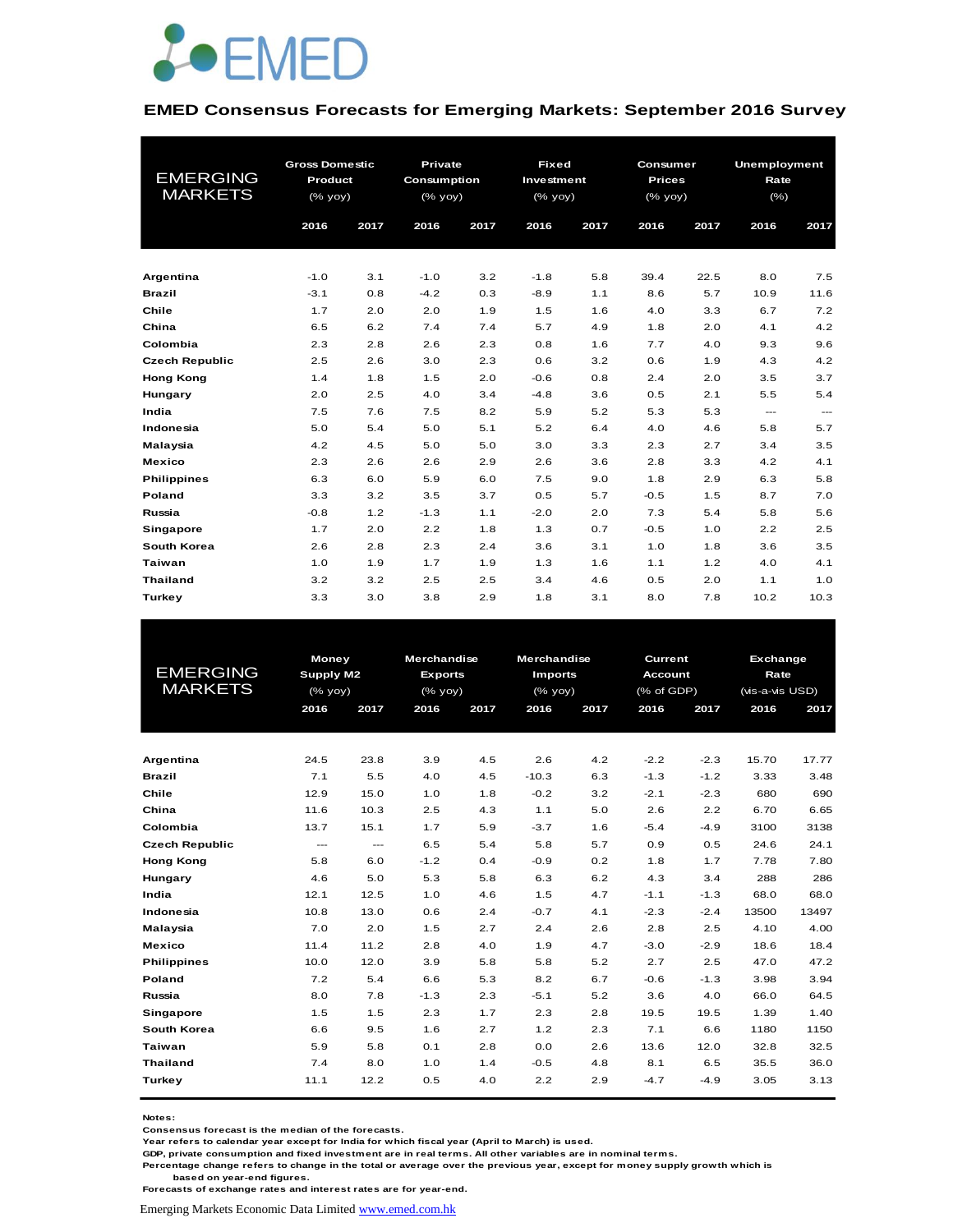# **JOEMED**

### **EMED Consensus Forecasts for the United States: September 2016 Survey**

| <b>UNITED STATES</b>             | <b>Gross Domestic</b><br><b>Product</b><br>(% yoy)<br>2016<br>2017 |     | <b>Consumer</b><br><b>Prices</b><br>(% yoy)<br>2016 | 2017 | <b>UNITED STATES</b>                | <b>Gross Domestic</b><br><b>Product</b><br>(% yoy)<br>2016 | 2017 | <b>Consumer</b><br><b>Prices</b><br>(% yoy)<br>2016 | 2017 |
|----------------------------------|--------------------------------------------------------------------|-----|-----------------------------------------------------|------|-------------------------------------|------------------------------------------------------------|------|-----------------------------------------------------|------|
|                                  |                                                                    |     |                                                     |      |                                     |                                                            |      |                                                     |      |
| <b>ABN AMRO</b>                  | 1.5                                                                | 1.9 | 1.4                                                 | 1.9  | <b>ING</b>                          | 1.5                                                        | 2.4  | 1.3                                                 | 1.9  |
| <b>Action Economics</b>          | 1.5                                                                | 2.2 | 1.2                                                 | 2.1  | Intesa Sanpaolo                     | 1.4                                                        | 2.2  | 1.2                                                 | 2.4  |
| <b>AIB Global Treasury</b>       | 2.4                                                                | 2.5 | 0.7                                                 | 1.7  | <b>KBC</b>                          | 1.4                                                        | 2.1  | 1.3                                                 | 2.7  |
| <b>Allianz</b>                   | 2.0                                                                | 2.1 | 1.2                                                 | 2.2  | <b>Kiel Institute</b>               | 1.6                                                        | 2.4  | 1.2                                                 | 2.2  |
| <b>Bank Julius Baer</b>          | 1.5                                                                | 1.8 | 1.1                                                 | 1.7  | <b>Moody's Analytics</b>            | 1.5                                                        | 2.9  | 1.1                                                 | 2.3  |
| <b>Barclays Capital</b>          | 1.5                                                                | 2.2 | 1.7                                                 | 2.1  | <b>Mortgage Bankers Association</b> | 1.8                                                        | 2.1  | 1.2                                                 | 2.1  |
| <b>BayernLB</b>                  | 1.5                                                                | 2.0 | 1.1                                                 | 1.9  | <b>NAR</b>                          | 1.5                                                        | 2.1  | 1.4                                                 | 2.7  |
| <b>BBVA</b>                      | 2.5                                                                | 2.4 | 1.3                                                 | 2.0  | <b>National Bank of Canada</b>      | 1.6                                                        | 2.0  | 1.2                                                 | 2.0  |
| <b>Berenberg Capital Markets</b> | 1.4                                                                | 2.1 | 1.2                                                 | 2.2  | <b>NIESR</b>                        | 1.9                                                        | 2.3  | 0.9                                                 | 1.4  |
| <b>BMO Capital Markets</b>       | 1.5                                                                | 2.2 | 1.2                                                 | 2.3  | <b>Northern Trust</b>               | 1.5                                                        | 2.1  | 1.2                                                 | 1.8  |
| <b>BNP Paribas</b>               | 1.5                                                                | 1.6 | 1.2                                                 | 2.1  | <b>OCBC Bank</b>                    | 1.7                                                        | 1.8  | 1.3                                                 | 2.3  |
| <b>Capital Economics</b>         | 1.5                                                                | 2.2 | 1.3                                                 | 2.6  | <b>PNC</b>                          | 1.5                                                        | 2.3  | 1.2                                                 | 2.1  |
| <b>CIBC World Markets</b>        | 1.6                                                                | 2.0 | 1.4                                                 | 2.6  | Prometeia                           | 1.9                                                        | 2.1  | 1.0                                                 | 1.6  |
| Citigroup                        | 1.5                                                                | 2.2 | 1.7                                                 | 1.9  | <b>Raymond James</b>                | 1.5                                                        | 2.3  | 1.2                                                 | 2.0  |
| Comerica Bank                    | 1.4                                                                | 2.4 | 1.1                                                 | 1.9  | <b>Royal Bank of Canada</b>         | 1.6                                                        | 2.3  | 1.2                                                 | 2.3  |
| Commerzbank                      | 1.5                                                                | 2.0 | 1.2                                                 | 2.2  | <b>Schroders</b>                    | 1.5                                                        | 1.8  | 1.5                                                 | 2.3  |
| <b>Credit Agricole</b>           | 1.9                                                                | 2.0 | 1.3                                                 | 2.2  | Scotia Capital                      | 1.5                                                        | 2.3  | 1.7                                                 | 2.3  |
| <b>Credit Suisse</b>             | 1.5                                                                | 2.2 | 1.2                                                 | 2.1  | <b>Societe Generale</b>             | 1.6                                                        | 2.3  | 1.2                                                 | 2.1  |
| Daiwa Institute of Research      | 1.5                                                                | 2.3 | 1.0                                                 | 1.8  | <b>Standard &amp; Poor's</b>        | 2.0                                                        | 2.4  | 1.4                                                 | 2.5  |
| Danske Bank                      | 1.7                                                                | 1.9 | 1.4                                                 | 2.5  | <b>Standard Chartered</b>           | 1.0                                                        | 1.3  | 1.3                                                 | 1.2  |
| <b>DBS Bank</b>                  | 2.1                                                                | 2.7 | 1.6                                                 | 2.3  | <b>TD Economics</b>                 | 1.8                                                        | 2.0  | 1.4                                                 | 2.6  |
| Deka Bank                        | 2.0                                                                | 2.3 | 1.4                                                 | 2.8  | <b>UOB</b>                          | 2.5                                                        | 2.7  | 1.3                                                 | 2.5  |
| Desjardins                       | 1.6                                                                | 2.4 | 1.2                                                 | 2.1  |                                     |                                                            |      |                                                     |      |
| <b>DIW Berlin</b>                | 1.4                                                                | 2.3 | 1.2                                                 | 2.0  |                                     |                                                            |      |                                                     |      |
| <b>DZ Bank</b>                   | 1.6                                                                | 2.0 | 1.3                                                 | 2.5  | <b>CONSENSUS</b>                    |                                                            |      |                                                     |      |
| <b>Fannie Mae</b>                | 1.5                                                                | 2.1 | 1.3                                                 | 2.5  | Median                              | 1.5                                                        | 2.2  | 1.2                                                 | 2.2  |
| <b>First Trust Advisors</b>      | 1.5                                                                | 2.6 | 1.2                                                 | 2.6  | Mean                                | 1.6                                                        | 2.2  | 1.3                                                 | 2.2  |
| <b>Freddie Mac</b>               | 1.5                                                                | 1.9 | 1.5                                                 | 2.2  | High                                | 2.5                                                        | 2.9  | 1.7                                                 | 2.8  |
| Handelsbanken                    | 1.7                                                                | 2.0 | 1.7                                                 | 2.0  | Low                                 | 1.0                                                        | 1.3  | 0.7                                                 | 1.2  |
| <b>IFO Munich Institute</b>      | 1.8                                                                | 2.1 | 1.0                                                 | 2.1  | <b>Standard Deviation</b>           | 0.3                                                        | 0.3  | 0.2                                                 | 0.3  |
| Continues in the next column     |                                                                    |     |                                                     |      |                                     |                                                            |      |                                                     |      |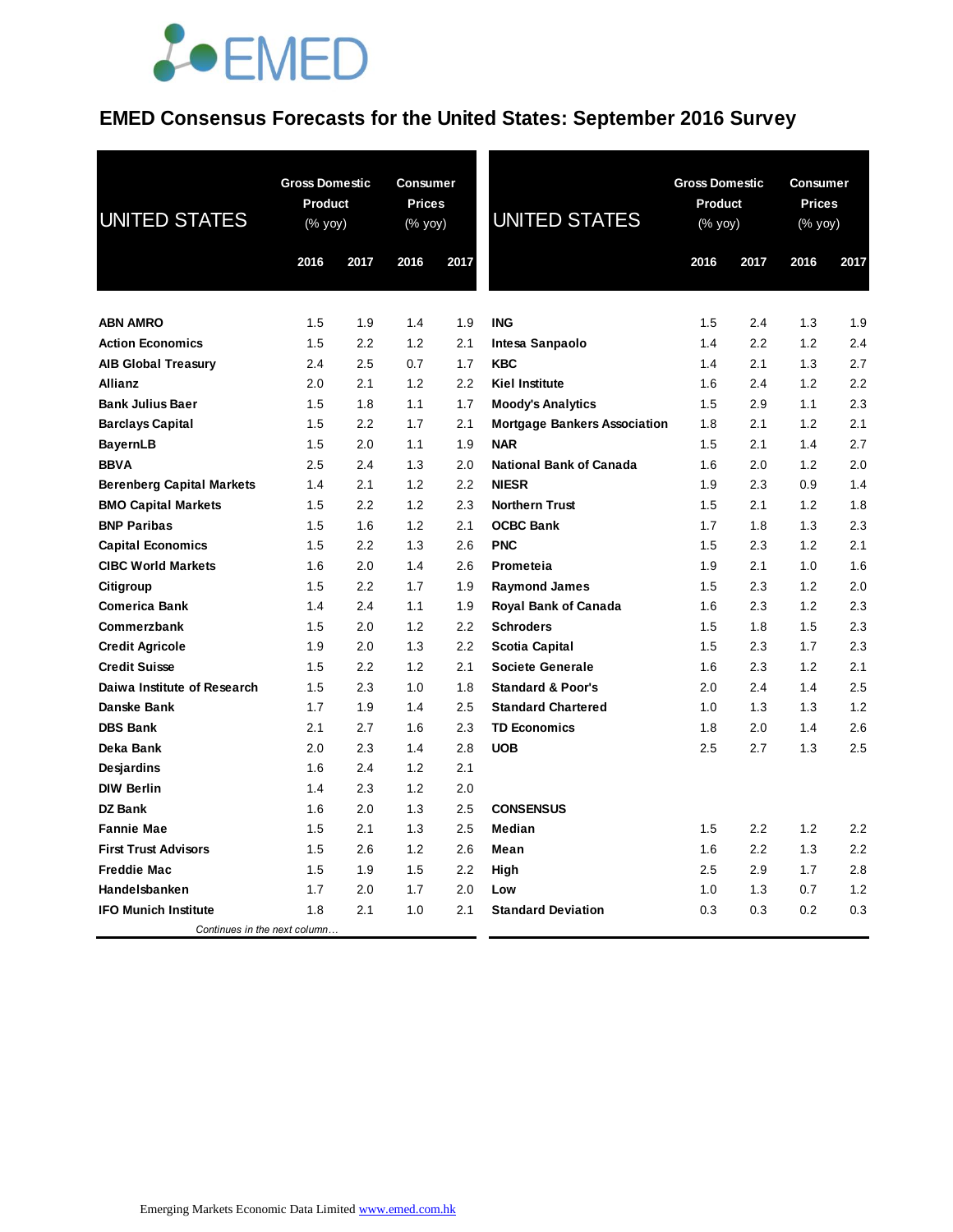# **JOEMED**

### **EMED Consensus Forecasts for the Euro Area: September 2016 Survey**

| <b>EURO AREA</b>                 | <b>Gross Domestic</b><br><b>Product</b><br>$(% \mathsf{Y}^{\prime }\mathsf{Y}^{\prime }\mathsf{Y}^{\prime })$ |      | <b>Consumer</b><br><b>Prices</b><br>(% yoy) |      | <b>EURO AREA</b>            | <b>Gross Domestic</b><br><b>Product</b><br>(% yoy) |      | <b>Consumer</b><br><b>Prices</b><br>(% yoy) |      |
|----------------------------------|---------------------------------------------------------------------------------------------------------------|------|---------------------------------------------|------|-----------------------------|----------------------------------------------------|------|---------------------------------------------|------|
|                                  | 2016                                                                                                          | 2017 | 2016                                        | 2017 |                             | 2016                                               | 2017 | 2016                                        | 2017 |
| <b>ABN AMRO</b>                  | 1.5                                                                                                           | 1.0  | 0.3                                         | 1.5  | <b>IFO Munich Institute</b> | 1.8                                                | 1.8  | 0.1                                         | 1.5  |
| <b>AIB Global Treasury</b>       | 1.5                                                                                                           | 1.6  | 0.5                                         | 1.4  | <b>ING</b>                  | 1.5                                                | 1.0  | 0.3                                         | 1.0  |
| <b>Allianz</b>                   | 1.5                                                                                                           | 1.6  | 0.3                                         | 1.6  | Intesa Sanpaolo             | 1.5                                                | 1.3  | 0.3                                         | 1.3  |
| <b>Bank Julius Baer</b>          | 1.6                                                                                                           | 1.2  | 0.3                                         | 1.2  | <b>KBC</b>                  | 1.4                                                | 1.2  | 0.2                                         | 1.6  |
| <b>Barclays Capital</b>          | 1.5                                                                                                           | 0.7  | 0.2                                         | 1.2  | <b>Kiel Institute</b>       | 1.7                                                | 1.9  | 0.2                                         | 1.4  |
| <b>BayernLB</b>                  | 1.2                                                                                                           | 0.6  | 0.1                                         | 1.4  | Monte Dei Paschi Di Siena   | 1.5                                                | 1.2  | 0.2                                         | 0.9  |
| <b>BBVA</b>                      | 1.6                                                                                                           | 1.9  | 0.2                                         | 1.3  | <b>Moody's Analytics</b>    | 1.6                                                | 1.8  | 0.4                                         | 1.1  |
| <b>Berenberg Capital Markets</b> | 1.5                                                                                                           | 1.4  | 0.3                                         | 1.4  | <b>NIESR</b>                | 1.4                                                | 1.3  | 0.1                                         | 1.3  |
| <b>BMO Capital Markets</b>       | 1.5                                                                                                           | 1.4  | 0.1                                         | 0.3  | <b>OCBC Bank</b>            | 1.5                                                | 1.6  | 0.3                                         | 1.4  |
| <b>BNP Paribas</b>               | 1.5                                                                                                           | 1.0  | 0.2                                         | 1.1  | Prometeia                   | 1.5                                                | 1.2  | 0.3                                         | 1.3  |
| <b>Capital Economics</b>         | 1.5                                                                                                           | 1.0  | 0.4                                         | 1.3  | <b>Royal Bank of Canada</b> | 1.5                                                | 1.2  | 0.2                                         | 1.2  |
| <b>CIBC World Markets</b>        | 1.6                                                                                                           | 1.8  | 0.6                                         | 1.6  | <b>Schroders</b>            | 1.5                                                | 1.3  | 0.3                                         | 1.0  |
| Citigroup                        | 1.6                                                                                                           | 1.2  | 0.3                                         | 1.3  | <b>Scotia Capital</b>       | 1.4                                                | 1.1  | 0.8                                         | 1.4  |
| Commerzbank                      | 1.5                                                                                                           | 1.5  | 0.3                                         | 1.3  | <b>Societe Generale</b>     | 1.6                                                | 1.4  | 0.3                                         | 1.5  |
| <b>Credit Agricole</b>           | 1.5                                                                                                           | 1.4  | 0.2                                         | 1.2  | <b>Standard Chartered</b>   | 1.4                                                | 1.5  | 0.4                                         | 1.9  |
| <b>Credit Suisse</b>             | 1.6                                                                                                           | 1.5  | 0.3                                         | 1.5  | <b>TD Economics</b>         | 1.5                                                | 1.5  | 0.2                                         | 1.4  |
| Danske Bank                      | 1.5                                                                                                           | 1.1  | 0.2                                         | 1.3  | <b>UOB</b>                  | 1.5                                                | 1.6  | 0.3                                         | 1.4  |
| <b>DBS Bank</b>                  | 1.7                                                                                                           | 1.8  | 0.2                                         | 0.8  |                             |                                                    |      |                                             |      |
| Deka Bank                        | 1.6                                                                                                           | 1.2  | 0.3                                         | 1.3  | <b>CONSENSUS</b>            |                                                    |      |                                             |      |
| <b>DIW Berlin</b>                | 1.5                                                                                                           | 1.4  | 0.3                                         | 1.1  | Median                      | 1.5                                                | 1.4  | 0.3                                         | 1.3  |
| <b>DZ Bank</b>                   | 1.4                                                                                                           | 1.0  | 0.2                                         | 1.3  | Mean                        | 1.5                                                | 1.4  | 0.3                                         | 1.3  |
| <b>ETLA</b>                      | 1.6                                                                                                           | 1.4  | 0.2                                         | 1.2  | High                        | 1.8                                                | 1.9  | 0.8                                         | 1.9  |
| <b>EUROFER</b>                   | 1.8                                                                                                           | 1.7  | 0.3                                         | 1.5  | Low                         | 1.2                                                | 0.6  | 0.1                                         | 0.3  |
| Handelsbanken                    | 1.5                                                                                                           | 1.5  | 0.3                                         | 1.3  | <b>Standard Deviation</b>   | 0.1                                                | 0.3  | 0.1                                         | 0.3  |
| Continues in the next column     |                                                                                                               |      |                                             |      |                             |                                                    |      |                                             |      |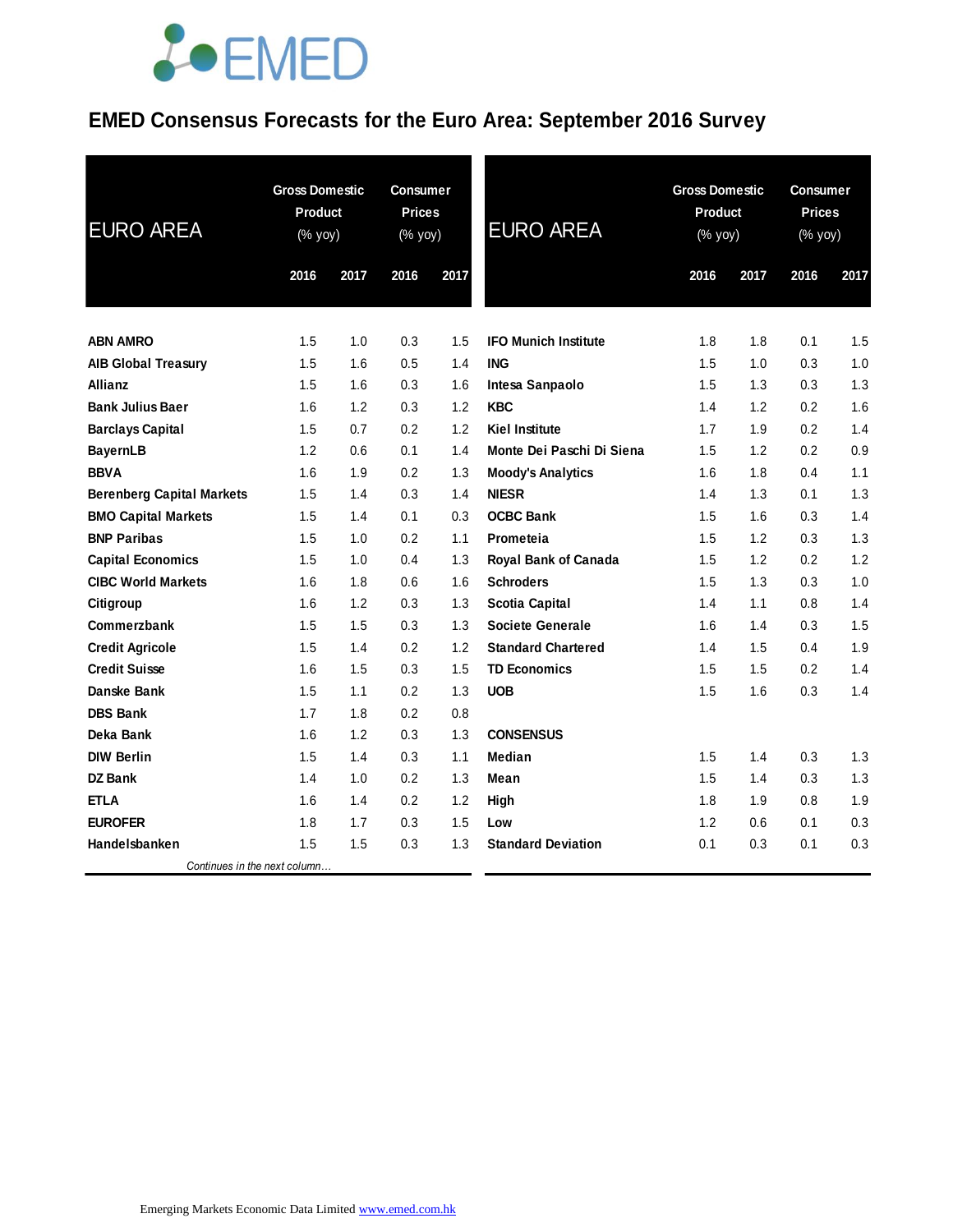# **JOEMED**

### **EMED Consensus Forecasts for Japan: September 2016 Survey**

| <b>JAPAN</b>                     | <b>Gross Domestic</b><br>Product<br>(% yoy) |        | <b>Consumer</b><br><b>Prices</b><br>(% yoy) |      | <b>JAPAN</b>              | <b>Gross Domestic</b><br><b>Product</b><br>$(% \mathsf{Y}\rightarrow \mathsf{Y})$ |        | <b>Consumer</b><br><b>Prices</b><br>(% yoy) |      |
|----------------------------------|---------------------------------------------|--------|---------------------------------------------|------|---------------------------|-----------------------------------------------------------------------------------|--------|---------------------------------------------|------|
|                                  | 2016                                        | 2017   | 2016                                        | 2017 |                           | 2016                                                                              | 2017   | 2016                                        | 2017 |
|                                  |                                             |        |                                             |      |                           |                                                                                   |        |                                             |      |
| <b>ABN AMRO</b>                  | 0.6                                         | 0.7    | 0.0                                         | 1.0  | <b>ING</b>                | 0.6                                                                               | 0.7    | $-0.1$                                      | 0.6  |
| <b>AIB Global Treasury</b>       | 0.5                                         | $-0.1$ | 0.2                                         | 0.5  | Intesa Sanpaolo           | 0.5                                                                               | 0.4    | 0.0                                         | 0.0  |
| Allianz                          | 0.6                                         | 0.7    | 0.1                                         | 0.9  | <b>JCER</b>               | 0.6                                                                               | 0.9    | 0.0                                         | 0.7  |
| <b>Bank Julius Baer</b>          | 0.5                                         | 1.1    | $-0.3$                                      | 0.1  | <b>KBC</b>                | 0.7                                                                               | 0.8    | 0.2                                         | 0.5  |
| Bank of Tokyo-Mitsubishi UFJ     | 0.7                                         | 0.9    | 0.2                                         | 0.8  | Kiel Institute            | 0.7                                                                               | 1.2    | $-0.2$                                      | 0.5  |
| <b>Barclays Capital</b>          | 0.7                                         | 1.2    | $-0.3$                                      | 0.6  | <b>Mizuho Securities</b>  | 0.6                                                                               | 0.9    | 0.0                                         | 0.9  |
| <b>BayernLB</b>                  | 0.5                                         | 0.7    | $-0.3$                                      | 0.1  | <b>NIESR</b>              | 0.3                                                                               | 0.5    | $-0.4$                                      | 0.1  |
| <b>BBVA</b>                      | 0.8                                         | 0.8    | 0.7                                         | 1.5  | <b>OCBC Bank</b>          | 0.5                                                                               | 0.7    | 0.0                                         | 0.9  |
| <b>Berenberg Capital Markets</b> | 0.6                                         | 1.0    | $-0.2$                                      | 0.4  | Prometeia                 | 0.5                                                                               | 0.5    | 0.0                                         | 0.1  |
| <b>BMO Capital Markets</b>       | 0.6                                         | 0.7    | $-0.1$                                      | 0.3  | <b>Schroders</b>          | 0.7                                                                               | 1.4    | $-0.1$                                      | 1.2  |
| <b>BNP Paribas</b>               | 0.4                                         | 0.1    | $-0.2$                                      | 0.5  | <b>Scotia Capital</b>     | 0.6                                                                               | 0.6    | 0.3                                         | 0.7  |
| <b>Capital Economics</b>         | 0.5                                         | 0.8    | 0.0                                         | 1.0  | <b>Societe Generale</b>   | 0.5                                                                               | 1.1    | $-0.2$                                      | 0.5  |
| <b>CIBC World Markets</b>        | 0.6                                         | 0.6    | 0.4                                         | 1.3  | <b>Standard Chartered</b> | 0.7                                                                               | 1.0    | 0.1                                         | 0.8  |
| Citigroup                        | 0.5                                         | 0.6    | $-0.1$                                      | 0.5  | <b>TD Economics</b>       | 0.6                                                                               | 0.8    | 0.0                                         | 1.4  |
| <b>Commerzbank</b>               | 0.5                                         | 0.5    | $-0.2$                                      | 0.7  | <b>UOB</b>                | 0.6                                                                               | 0.8    | 0.1                                         | 0.9  |
| <b>Credit Agricole</b>           | 0.4                                         | 0.8    | $-0.1$                                      | 0.5  |                           |                                                                                   |        |                                             |      |
| <b>Credit Suisse</b>             | 0.5                                         | 0.6    | $-0.3$                                      | 0.0  |                           |                                                                                   |        |                                             |      |
| Daiwa Institute of Research      | 0.7                                         | 1.0    | 0.2                                         | 0.3  | <b>CONSENSUS</b>          |                                                                                   |        |                                             |      |
| <b>DBS Bank</b>                  | 0.5                                         | 0.6    | $-0.1$                                      | 0.6  | Median                    | 0.6                                                                               | 0.8    | 0.0                                         | 0.6  |
| Deka Bank                        | 0.7                                         | 1.5    | 0.1                                         | 1.6  | Mean                      | 0.6                                                                               | 0.8    | 0.0                                         | 0.7  |
| <b>DIW Berlin</b>                | 0.5                                         | 0.5    | 0.1                                         | 0.6  | High                      | 0.8                                                                               | 1.5    | 0.7                                         | 1.6  |
| <b>DZ Bank</b>                   | 0.5                                         | 0.6    | $-0.1$                                      | 0.6  | Low                       | 0.3                                                                               | $-0.1$ | $-0.4$                                      | 0.0  |
| <b>IFO Munich Institute</b>      | 0.6                                         | 0.9    | 0.3                                         | 1.4  | <b>Standard Deviation</b> | 0.1                                                                               | 0.3    | 0.2                                         | 0.4  |
| Continues in the next column     |                                             |        |                                             |      |                           |                                                                                   |        |                                             |      |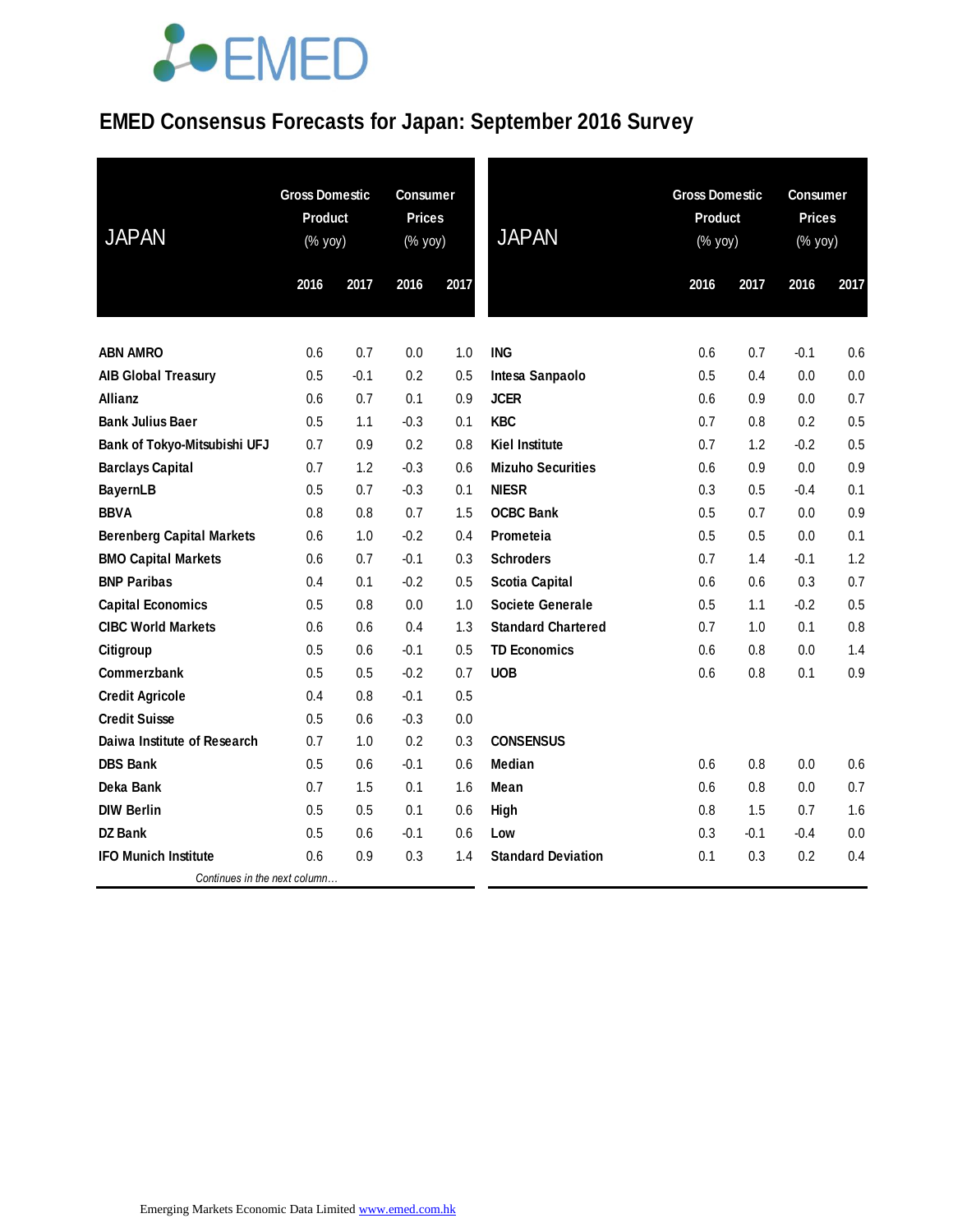# LOEMED

## **EMED Consensus Forecasts for China: September 2016 Survey**

| <b>CHINA</b>                     | <b>Gross Domestic</b><br><b>Product</b><br>(% yoy) |      | <b>Consumer</b><br><b>Prices</b><br>(% yoy) |      | <b>CHINA</b>                  | <b>Gross Domestic</b><br>Product<br>(% yoy) |      | <b>Consumer</b><br><b>Prices</b><br>(% yoy) |      |
|----------------------------------|----------------------------------------------------|------|---------------------------------------------|------|-------------------------------|---------------------------------------------|------|---------------------------------------------|------|
|                                  | 2016                                               | 2017 | 2016                                        | 2017 |                               | 2016                                        | 2017 | 2016                                        | 2017 |
| <b>ABN AMRO</b>                  | 6.5                                                | 6.0  | 2.0                                         | 2.0  | <b>ICBC</b> International     | 6.8                                         | 6.6  | 2.1                                         | 2.0  |
| <b>Allianz</b>                   | 6.5                                                | 6.0  | 2.0                                         | 2.3  | <b>IFO Munich Institute</b>   | 6.3                                         | 6.1  | 2.2                                         | 2.0  |
| <b>Bank Julius Baer</b>          | 6.4                                                | 6.2  | 2.1                                         | 2.0  | <b>ING</b>                    | 6.6                                         | 6.5  | 2.0                                         | 2.0  |
| <b>Bank of East Asia</b>         | 6.7                                                | 6.5  | 2.0                                         | 1.8  | Intesa Sanpaolo               | 6.5                                         | 6.2  | 2.0                                         | 2.2  |
| <b>Barclays Capital</b>          | 6.6                                                | 6.2  | 2.0                                         | 1.8  | <b>Kiel Institute</b>         | 6.5                                         | 6.2  | 2.0                                         | 2.0  |
| <b>BayernLB</b>                  | 6.3                                                | 6.0  | 1.8                                         | 2.0  | <b>NIESR</b>                  | 6.6                                         | 6.2  | 2.1                                         | 1.6  |
| <b>BBVA</b>                      | 6.4                                                | 5.8  | 2.3                                         | 2.7  | <b>OCBC Bank</b>              | 6.6                                         | 6.2  | 2.2                                         | 2.5  |
| <b>Berenberg Capital Markets</b> | 6.6                                                | 6.1  | 2.0                                         | 2.1  | <b>Royal Bank of Scotland</b> | 6.7                                         | 6.6  | 1.9                                         | 2.1  |
| <b>BMO Capital Markets</b>       | 6.6                                                | 6.0  | 1.8                                         | 1.6  | <b>Schroders</b>              | 6.4                                         | 6.2  | 2.0                                         | 2.0  |
| <b>BNP Paribas</b>               | 6.6                                                | 6.3  | 2.0                                         | 2.2  | <b>Scotia Capital</b>         | 6.5                                         | 6.1  | 2.2                                         | 2.3  |
| <b>Capital Economics</b>         | 6.8                                                | 6.5  | 2.0                                         | 2.0  | <b>Societe Generale</b>       | 6.6                                         | 6.0  | 2.0                                         | 2.1  |
| Citigroup                        | 6.4                                                | 6.0  | 1.9                                         | 1.8  | <b>Standard Chartered</b>     | 6.8                                         | 6.7  | 2.1                                         | 2.4  |
| Commerzbank                      | 6.7                                                | 6.5  | 1.8                                         | 2.0  | <b>UOB</b>                    | 6.8                                         | 6.7  | 2.0                                         | 1.9  |
| <b>Credit Agricole</b>           | 6.5                                                | 6.5  | 1.7                                         | 1.8  |                               |                                             |      |                                             |      |
| <b>Credit Suisse</b>             | 6.5                                                | 6.5  | 2.0                                         | 1.7  |                               |                                             |      |                                             |      |
| Daiwa Institute of Research      | 6.5                                                | 6.0  | 1.7                                         | 0.0  | <b>CONSENSUS</b>              |                                             |      |                                             |      |
| Danske Bank                      | 6.7                                                | 6.6  | 2.3                                         | 2.0  | <b>Median</b>                 | 6.5                                         | 6.2  | 2.0                                         | 2.0  |
| <b>DBS Bank</b>                  | 6.5                                                | 6.5  | 2.0                                         | 1.8  | Mean                          | 6.5                                         | 6.3  | 2.0                                         | 2.0  |
| Deka Bank                        | 6.5                                                | 6.4  | 1.9                                         | 2.1  | <b>High</b>                   | 6.8                                         | 6.7  | 2.3                                         | 2.9  |
| <b>DIW Berlin</b>                | 6.1                                                | 6.0  | 0.9                                         | 2.9  | Low                           | 6.1                                         | 5.8  | 0.9                                         | 0.0  |
| <b>DZ Bank</b>                   | 6.5                                                | 6.0  | 2.0                                         | 2.0  | <b>Standard Deviation</b>     | 0.2                                         | 0.3  | 0.2                                         | 0.4  |
| Continues in the next column     |                                                    |      |                                             |      |                               |                                             |      |                                             |      |